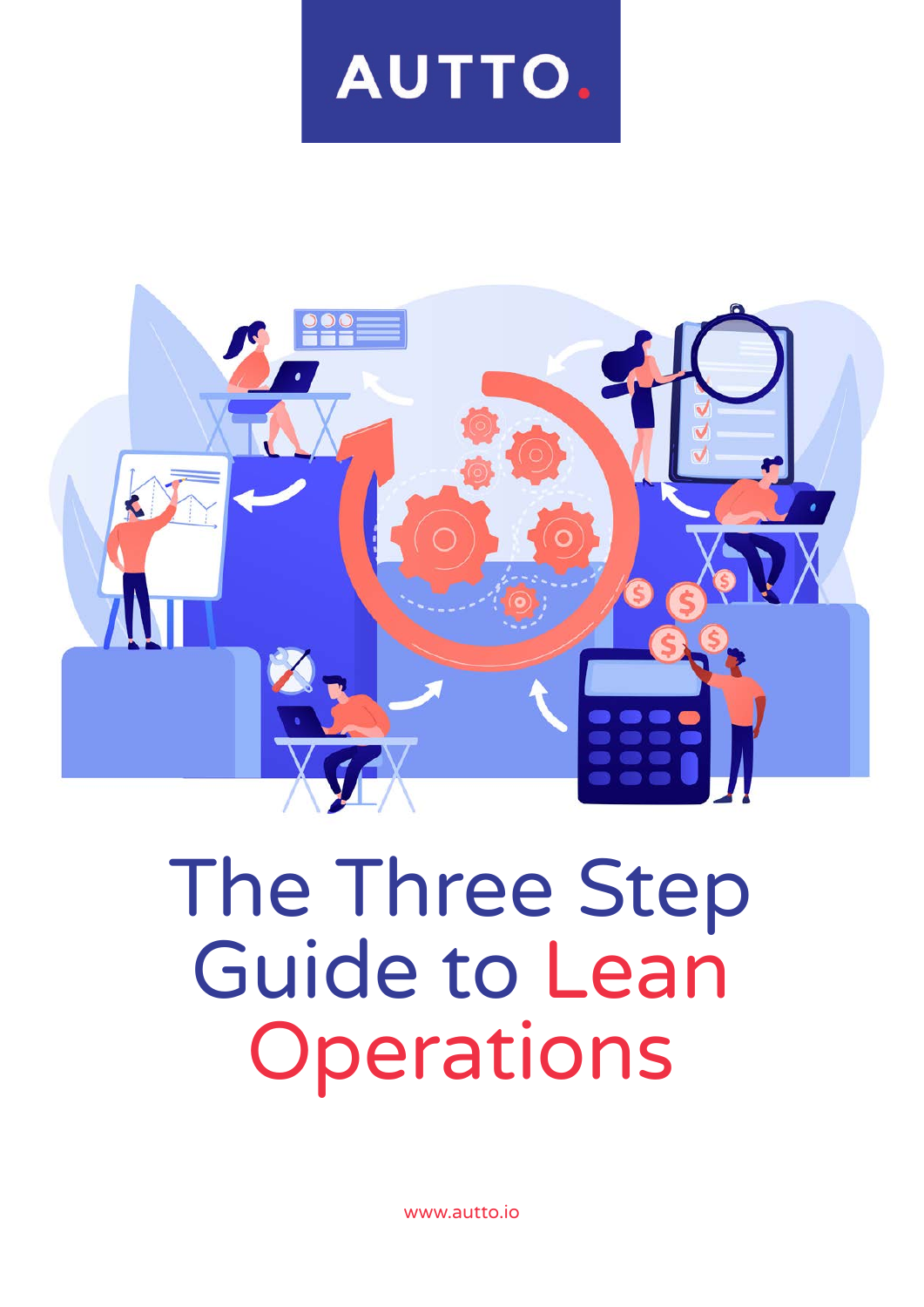

## The Three Step Guide to Lean Operations

Lean operations as a business practice has been around for decades. It presents a central business aim and a means of running an organisation that focuses on providing greater customer satisfaction, whilst using as few resources as possible. The whole organisation is effectively working towards the same goal – to be highly efficient, create value for customers and eliminate waste. Everything that doesn't meet this ultimate end goal is cut from the organisation – hence the "lean" part of lean operations.

In many ways this can sound like quite a brutal approach to business – cutting the chaff could be seen as cutting jobs. But what if there is a way of doing things more efficiently, whilst

maintaining staff? And does an organisation need to jump in and fully embrace the approach across all aspects of its business for leaner operations to start to work?

We at AUTTO believe it's possible to become substantially leaner with a few simple changes. A lean approach to different departments, different key processes and aspects of the business can be achieved simply by using digital automation. Take your sales teams for example. Salespeople hate filling out paperwork – making it simpler and quicker with automation, transforms the process into a highly timesaving, more accurate and less laborious one for the team responsible. This frees up their time and energy to do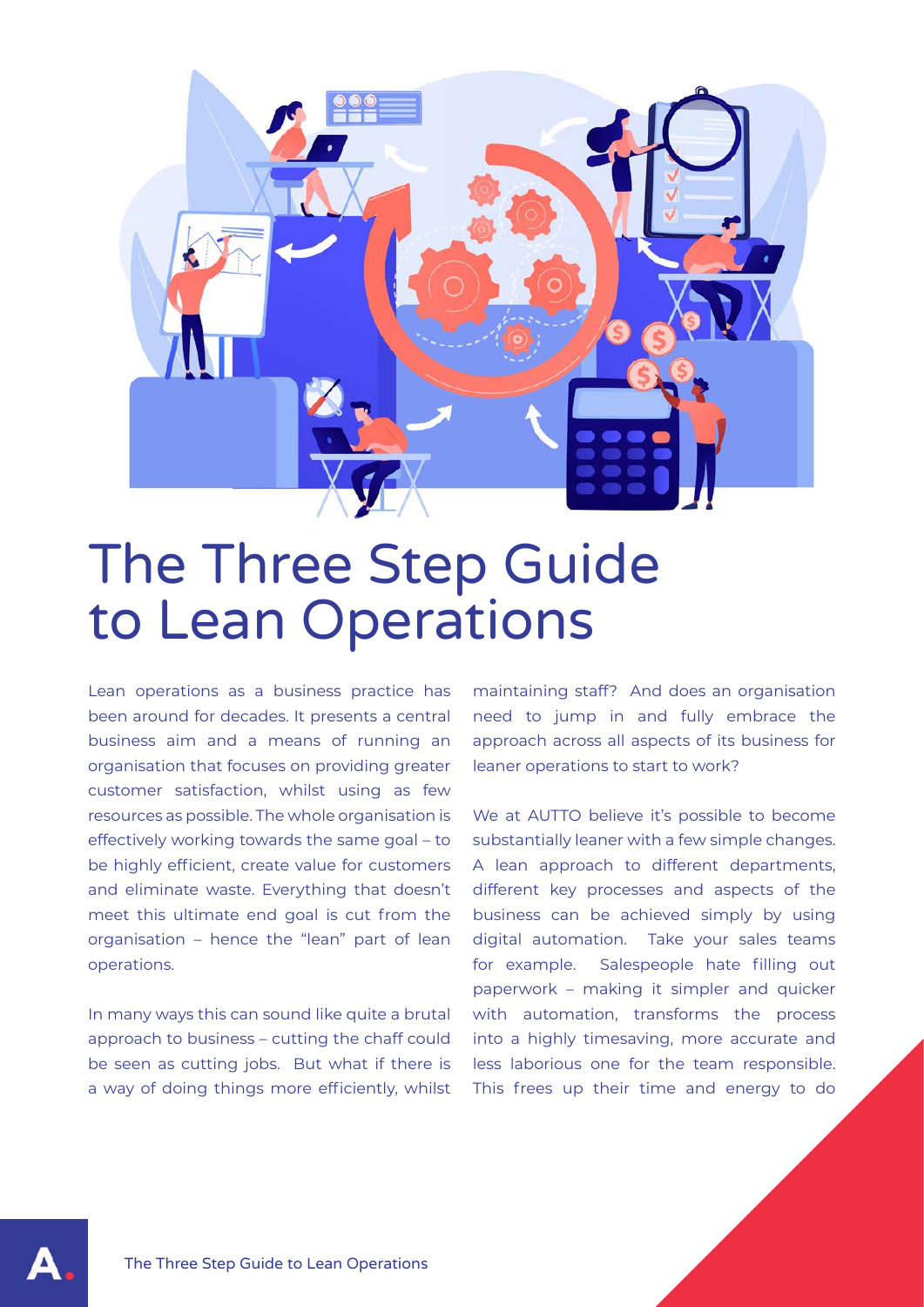what they do best – sell more and grow your business. Consider the administrative burdens placed on the HR department. Onboarding and offboarding staff plus the day-to-day HR administrative tasks like payroll and annual leave requests are all process and time heavy, repetitive and still largely managed manually. Imagine how intelligent workflow automation of such processes has the potential to catapult the efficiency of the HR function to new heights.

Digital automation is a fast, friendly way to start to realise the incredible benefits of adopting a leaner approach to business. In this guide we explore how ANY organisation, regardless of size, age, structure or industry can realise its full potential using digital automation to make its key processes leaner. We also aim to show you in practical terms a three step approach on how to achieve this, how it can change your organisation, create more value for your customers and eliminate waste for good.



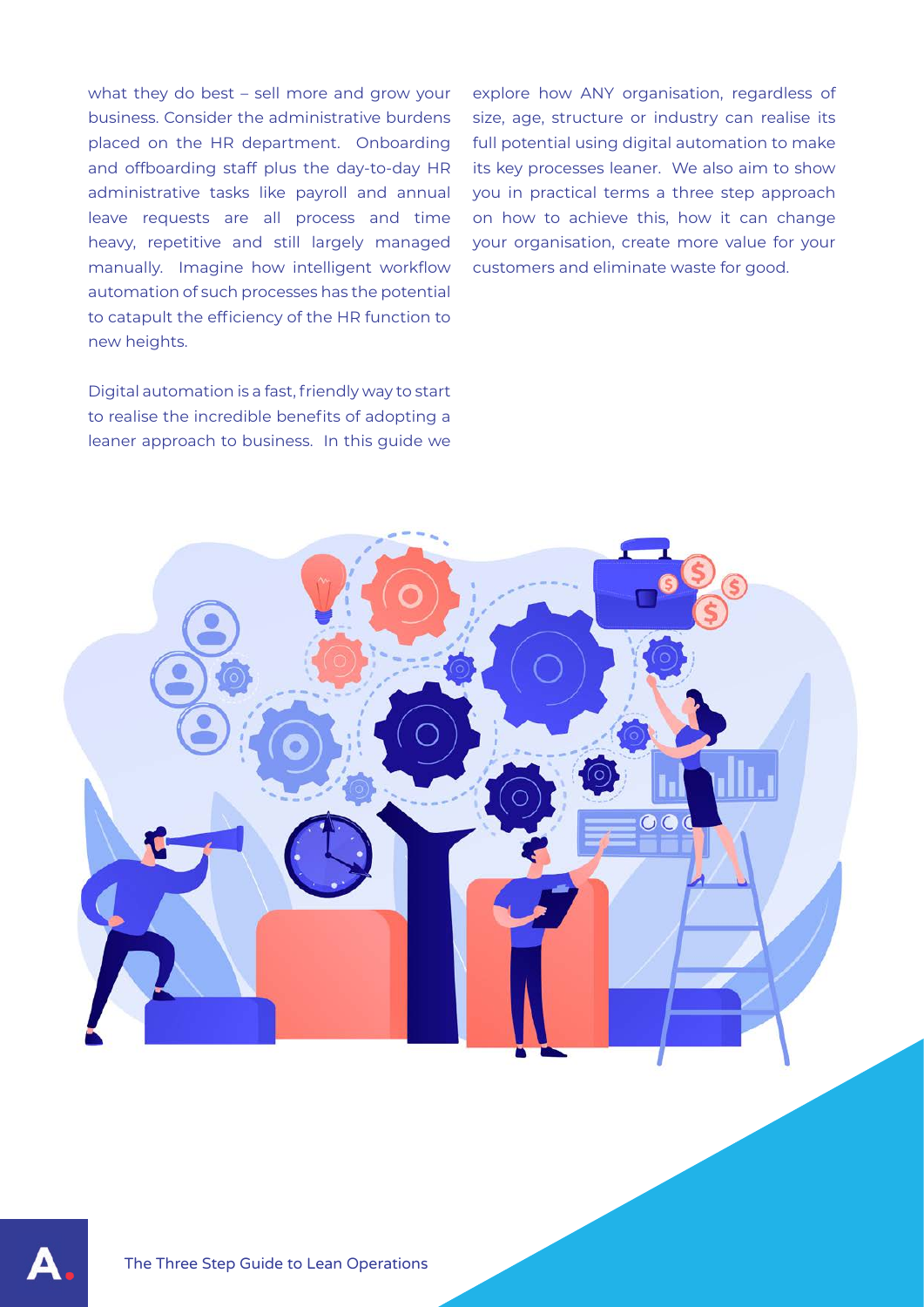## A bit about Lean Operations and Lean Management…



The roots of lean operations lie in the Japanese automobile industry, particularly Toyota. It started to take an approach in the 1950s to maximise the efficiency of the whole business to deliver the best product to the customer. It reduced all waste, kept inventory low and worked to a" just-in-time" style of manufacturing. Automation was (and still is) supervised by human workers to maintain quality control. Ultimately the whole operation of car production was made lean by eliminating all that did not add value. And it worked – significant improvements in efficiency, productivity, cost efficiency and manufacturing cycle time were made. Today it continues to work to the guiding principles of the "Toyota Way" now supported by two main pillars. "Continuous Improvement" remains key but the second, newer pillar is "Respect for People". This encompasses the business' belief in respect for all its stakeholders and the role individual effort and good teamwork play in

the success of the business. At AUTTO we love the addition of this pillar as it underpins much of our approach to digital automation – but more of that later.

Toyota's style of manufacturing has been copied by the World over. Companies such as Nike, Kimberley-Clarke and Intel are examples of other multinationals that have adopted a lean approach to their manufacturing. However, becoming "lean" is no longer the preserve of massive corporates and can be applied beyond manufacturing. Toyota has also developed into a more conceptual approach to business termed "lean management" – a focus of management that supports the concept of continuous improvement. It is a long-term approach to work that systematically seeks to achieve small incremental changes in processes to improve efficiency and quality. Its primary purpose is also to produce the best value it can for the customer by seeking to eliminate any waste of time, effort or money. It identifies each step in a business process and then revises or cuts out steps that do not create this value for the customer.

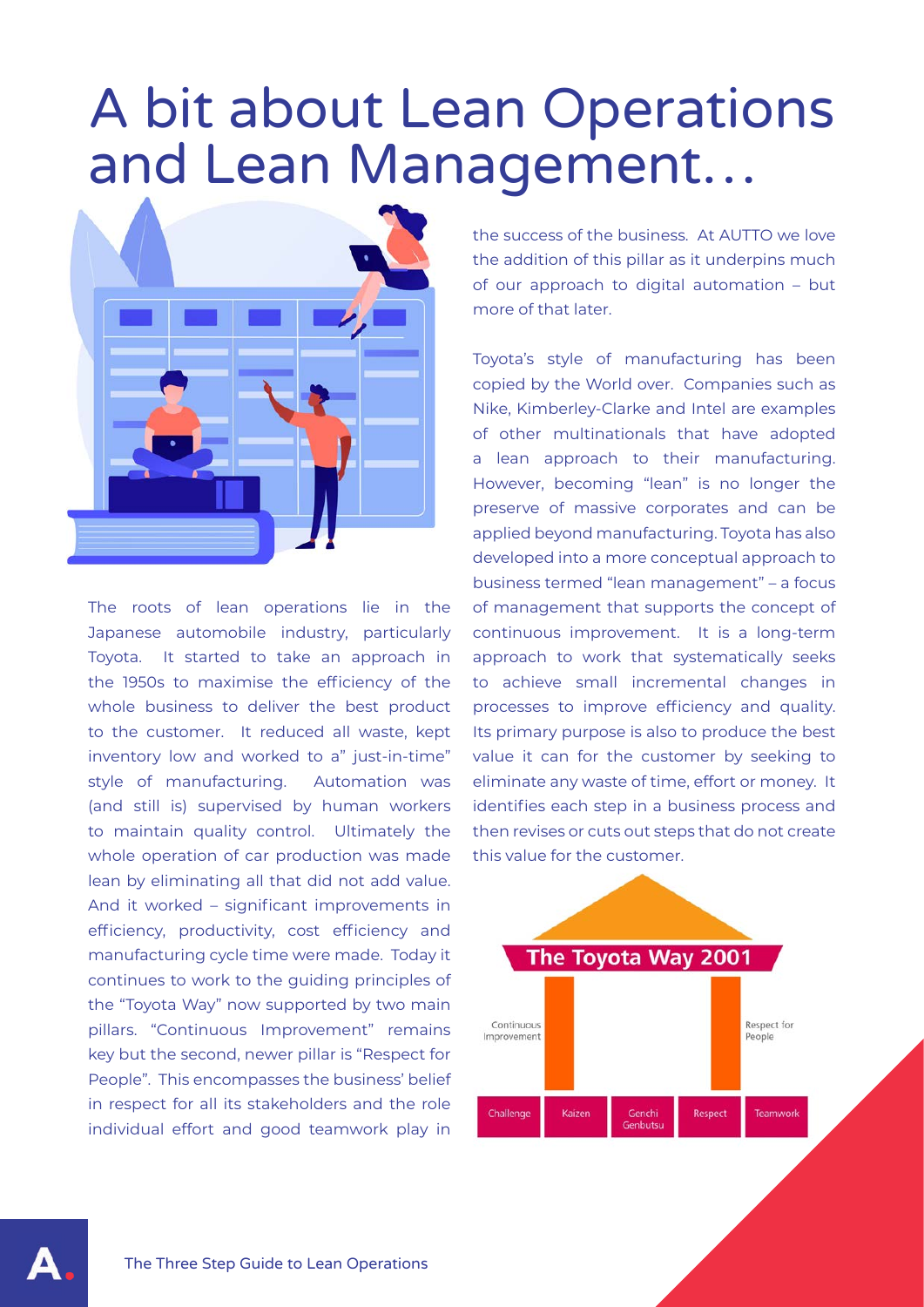STEP 1

## How to identify opportunities to be leaner and how to start implementation

So how, in practical terms, can smaller, midmarket organisations apply the concept of lean operations to its day-to-day business? It starts from the top down. To be successful, every part of the business needs to be bought into the fold but doesn't necessarily have to all change at the same time. Small changes can have an impact and then grow.

Every process of every department should be considered. Business owners should facilitate management to look in detail across every department and ask "does this add customer

value? Is there unnecessary waste created here?" This waste could be a physical element such as production, inventory or logistics or it could be staff time, talent, creativity and motivation. Next, the business should consider where changes can be made that have the biggest impact. It might be on the production floor itself if it is a manufacturing business or it might be the way sales are conducted or perhaps the way people are managed through the HR and legal departments in a service business.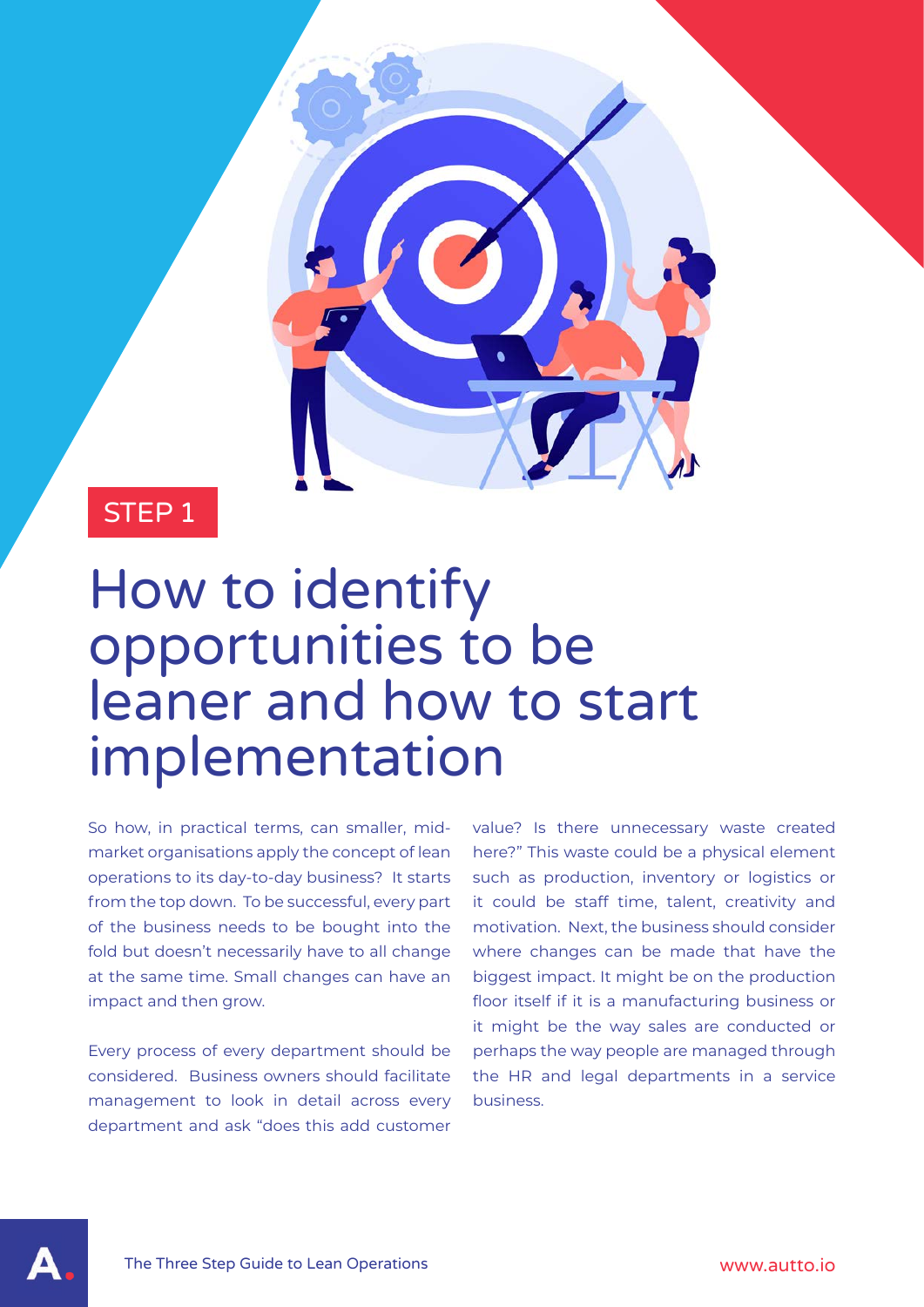#### DIGITAL AUTOMATION ADDRESSES MOST, IF NOT ALL OF THESE – SIMPLY PUT, IT WAS MADE FOR LEAN OPERATIONS!

Digital Automation provides the three pillars of Lean – improving efficiency, eliminating waste and creating value for customers. Automating key digital processes and workflows saves huge amounts of people hours, time that can be spent on providing a better service to customers. In addition, it responds directly to the "Toyota Way's Respect for People" pillar which appreciates the role individual effort and good teamwork play in the success of the business. Take away the "time-rich, imagination-poor" boring but important daily tasks from staff by automating them and team motivation lifts. Accuracy improves as the human element is lifted; staff morale and empowerment improve as time is freed up for them to do focus on more creative, strategic ways of serving the customer base.



Imagine a sales department without paperwork – sales teams admit that they devote too much time to administrative tasks and spend only 34%<sup>1</sup> of their time actually selling. Time-intensive tasks such as entering sales data, creating contracts, getting them signed, customer information sheets and quote generation can all be drastically simplified with digital automation. Consider the administrative burdens of taking on new staff. Digital automation removes the time and tedium involved in new employee contracts, creation of HR files, alerting payroll, creation of processes to ensure new hires have access to passwords, software, important files and keys. All the important yet time intensive work handled on day one – let's face it there is nothing worse than arriving for a new job, full of excitement than spending the first day filling out files of forms.

Other examples could be a construction firm that spends unnecessary hours producing documentation to send between contractors for approval of jobs but desperately need staff hours to do more physical work; a legal firm with different departments that are continually wasting time (and billable hours) reinventing the wheel every time an NDA is sent to a client; a training organisation that creates personal development plans for individual clients using a framework that assesses wants and needs based on a standard set of questions. Each business is unique and we at AUTTO recognise this. But each has processes that could be done substantially better. If leaders prioritise seeking out where these are in their business, they can start to change one process at a time. The results from this will be small, yet significant, and will provide the impetus to change every broken process. This is what ultimately catapults the business towards a truly "lean" state.

1 Sales Force Third Annual State of Sales Report

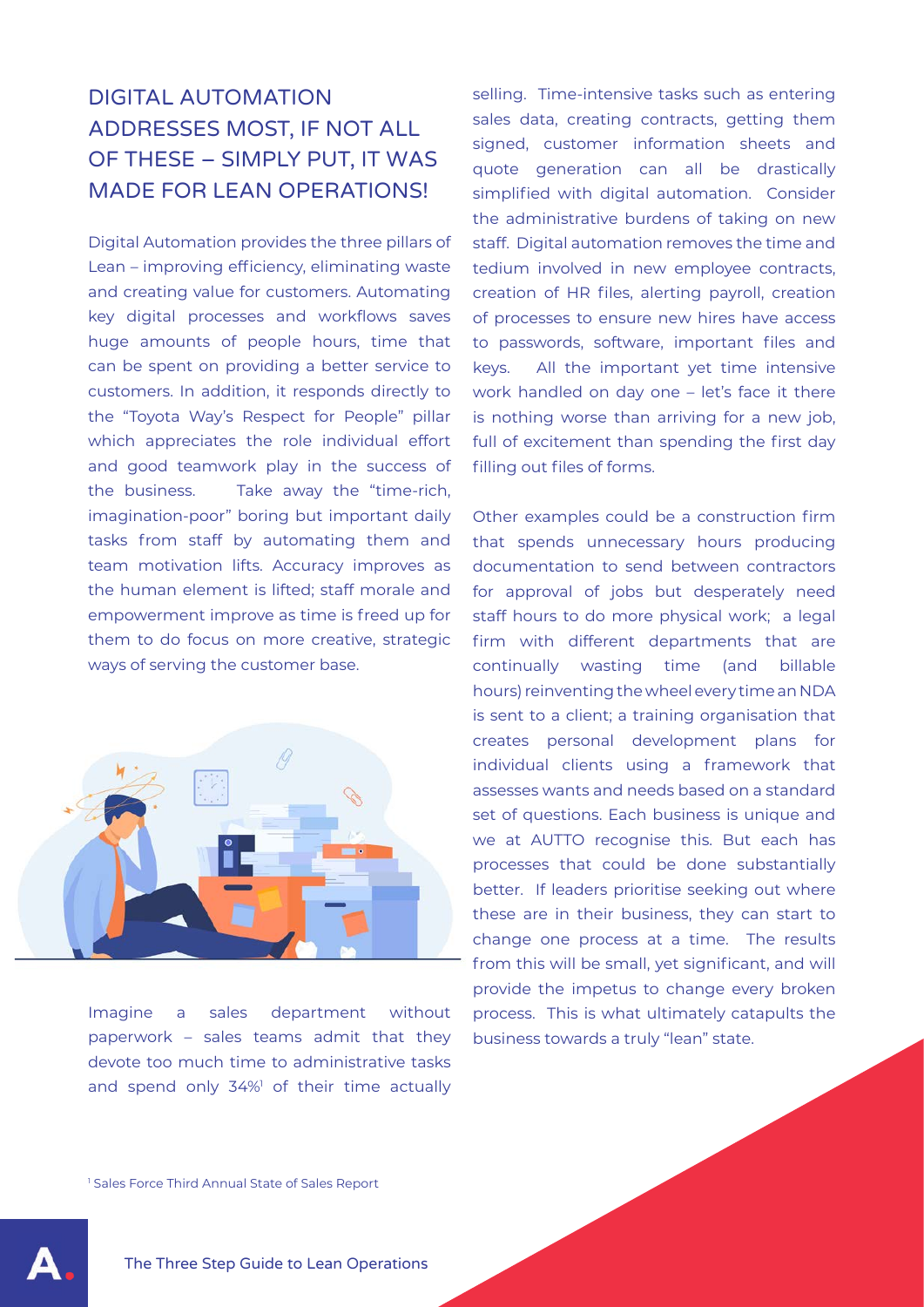

### STEP 2

# How to use digital automation to get lean operations

So let's take a deeper look at what digital automation can do, how it can make individual departments leaner and some actual examples of where customers have used AUTTO to achieve this.

#### OPERATIONS DEPARTMENTS

- **• Information Gathering and Creating Reports** For organisations that need to gather and compound large amounts of data to produce bespoke reports for clients, automation will transform their business. The time it would usually take to collect and collate info and create a relevant client document can be shortened dramatically with automation. That frees up time to grow the business. For example, small business consultancies, balance scorecards in the construction industry and talent management can all benefit from this.
- **• Managing Approvals** Automation cuts down on time spent seeking complicated approvals across the business. Getting sign off for example for a PO over a certain amount or for a discount being offered to a client would usually require manual input from multiple people. Each of these can hold up the time taken and make the process open to human error. Automating this process makes it seamless, accurate and cuts time dramatically.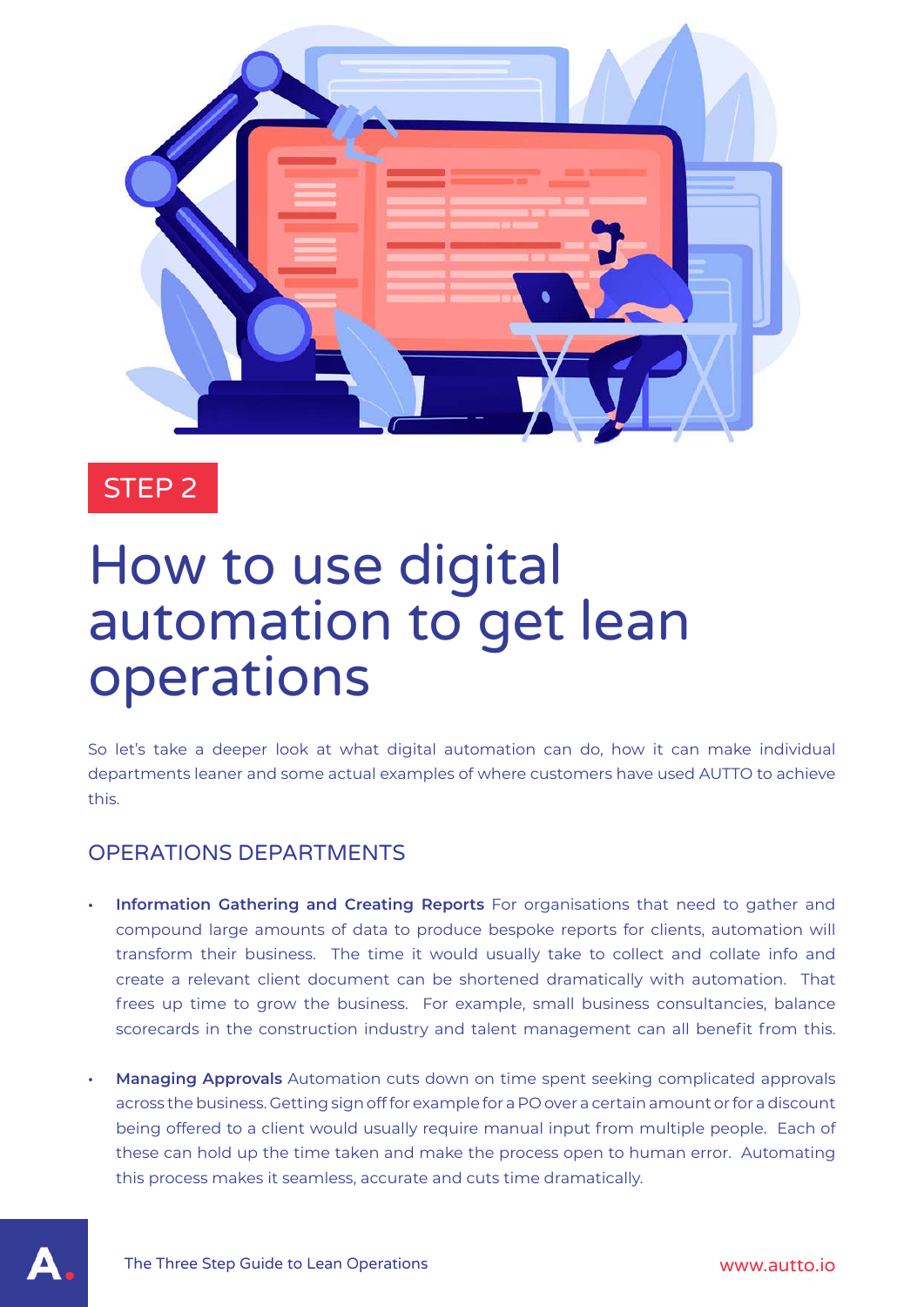**• Audit Trail for Compliance** Many industries have regulations specific to them and must demonstrate compliance with certain processes – a lengthy and painful process. Automation takes the headache away by automatically providing an audit trail to prove compliance. At AUTTO, for example, we use our own software in-house to ensure and prove all new employees have had the information security training required to honour our ISO 27001 status.



**At AUTTO we are working with FINTRAIL, an organisation that founded the FinTech FinCrime Exchange (FFE) to create a space where FinTechs can come together to address the global scope of financial crime. The FFE proved to be so popular that the process of registering new members increasingly took up more and more of the FINTRAIL ops team time. By using AUTTO's drag and drop workflow system, FINTRAIL was able to cut 160 hours of administrative work, a whole month a year, freeing up the coordinator's time to focus on and develop other key tasks in the organisation.**

#### **GENERAL COUNSEL – LEGAL TEAMS**

By automating aspects of legal service delivery, not only can department efficiencies be improved but service delivery optimised and time on tedious legal tasks saved to free up time to empower staff to be more creative in customer service delivery – all pillars of lean operations.

#### **Key areas can include:**

- **• Turnaround time for contracts and NDA's** So much time is wasted in understanding which contract templates should be used and then communicating with all parties including legal to get sign off. Automating these empowers teams to have the right contracts to share with their customers at their fingertips, reduce the amount of time spent gathering paperwork and shuffling it between departments and legal. Repurpose this time wasted by teams on contract admin by turning to technology to automate it. It takes care of the lot – from customising contracts, sending out notification emails to get other departments connected to obtain the layers of approval required right up to digital signatures
- **• Approvals** automating the approvals workflow creates a quicker route to revenue generation. It can massively cut the legal contract process time, resulting in greater overall efficiency and accelerated sales cycles.

### **Olive**

At AUTTO we are proud to be working with Olive AI, an innovative technology healthcare provider. Olive's General Counsel uses AUTTOs to optimise the efficiency of commercial contracting, as well as streamlining internal processes to reduce time, improve accuracy and minimise unnecessary paper shuffling associated with such a legally intensive business.

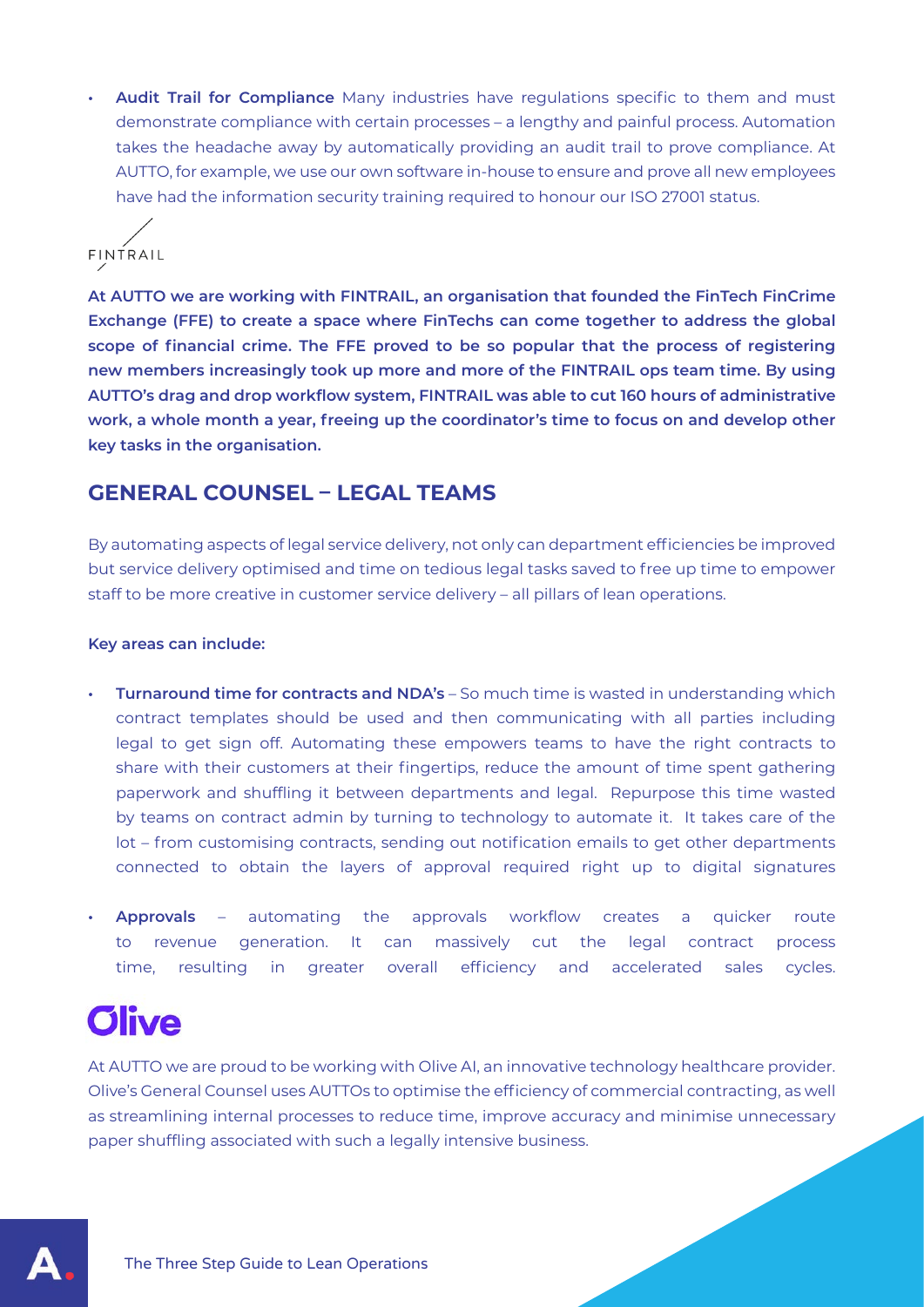### **HR DEPARTMENTS**

- **Streamlining Onboarding** This must be the most obvious and strongest argument for automation. With a third of senior HR management believing they are trying to create a better candidate experience for new employees but only 12%<sup>2</sup> of employees strongly agreeing their company does a great job onboarding, something is clearly going wrong. Employee satisfaction starts from day one and facing a day or more of endless form filling when starting a new role does not set the right tone. We would recommend using automation to improve, for example, all new joiner and user forms, IT equipment set up, HR profile creation and orientation scheduling.
- **• Employee day-to-day administration** In our opinion, the second most obvious area to automate. Imagine a department where the following is seamlessly processed and takes a fraction of the time it currently takes : employee data entry and change of status updates, annual leave requests, payroll, audit checks and tax form generation.

The benefits of automating these paper-heavy repetitive tasks for HR are enormous. Some of the key ones we can see include:

- Greater employee satisfaction, less frustration and time wasted and improvement of reputation as a good 'people place' valuing its employees which in turn can attract higher talent. This is a key driver in the present time when research is considered – one in four of the British workforce are considering a career change in 2021 and a 2020 study demonstrates 80% of managers are concerned about retaining valued employees. Broken down over half (47%) worry about how much staff morale has suffered in the past year and how heavier workloads are leading to burnout.
- Time saved on admin which can be used on more complex strategic tasks internally within the department
- Reduction of human error and the complexities solved in correcting these
- Improve poor audit trails automation automatically generates audit logs to ensure compliance and reduce error
- Produces analytics to validate HR decisions
- Replaces ageing systems that don't integrate or "talk" to other systems across the enterprise



2 Sage "The Changing the Face of HR Research" report at gallup.com/workplace/242252/employee-experience.aspx

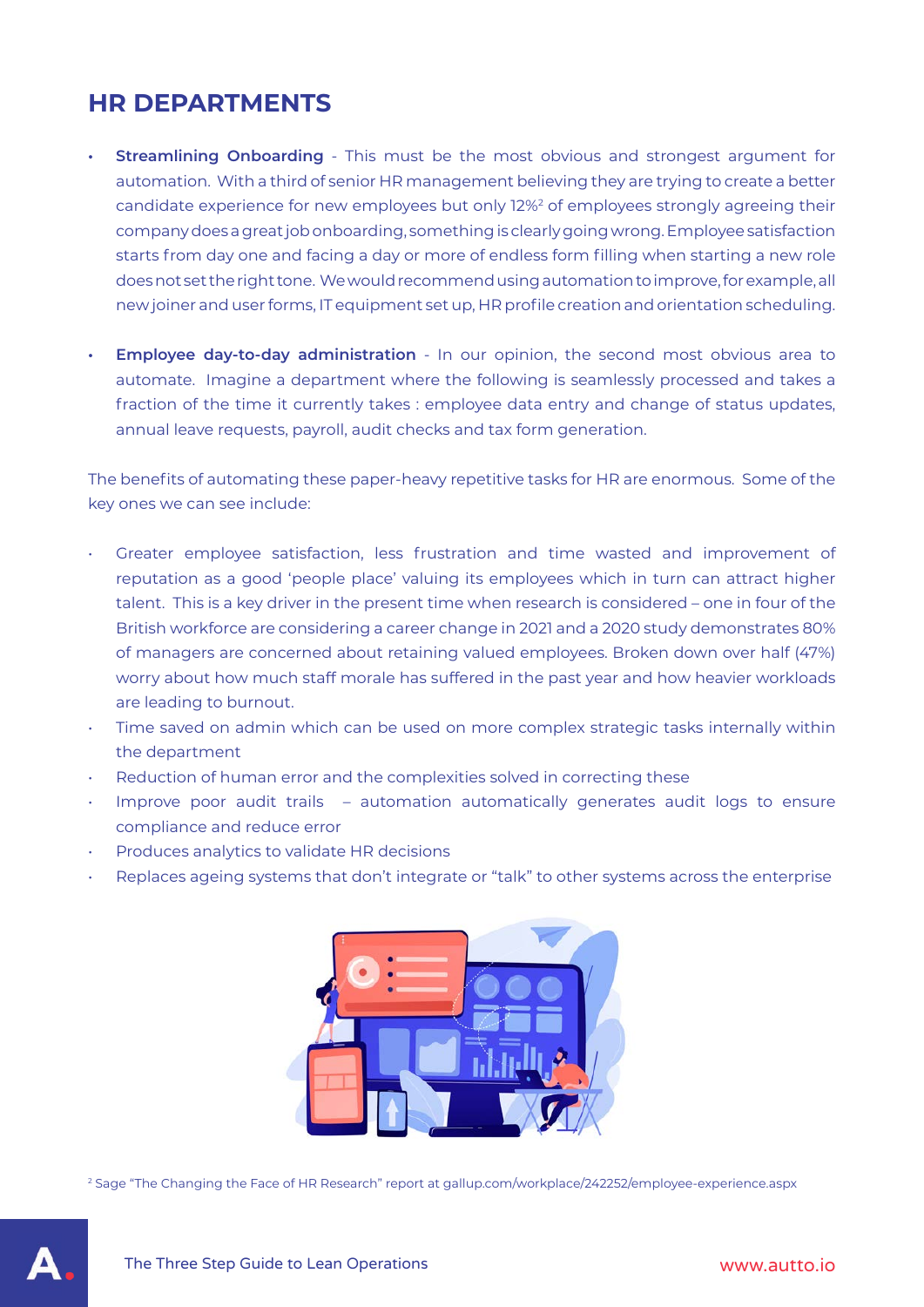

STEP 3

## Adapting to new ways of working

Business is continually evolving but the catalyst of the past few years has meant many have had to make rapid, painful changes to survive. To shift away from survival mode to make progress and prosper, now means becoming leaner across the board.

Applying digital automation may start with small changes - particular departments running specific processes, but it must be part of an overall strategy to apply it universally where waste can be saved and customer value added. Not taking this approach runs the risk of just using it to paper over the cracks. Continually throwing random, numerous technologies at a problem without an overall strategy means all that happens is an organisation ends up with more tech rather than a solution - just a bunch

of legacy systems that clog up the system. Companies need to rewire all their business processes to truly transform into a leaner operation – an integrated automated system that cuts out waste and puts customer value up front is the future.

As they map the way forward to a leaner business, managers may need to be asking themselves what they want their teams to focus on - managing, running or growing the business. This can provide the priority areas for targeting with lean analysis and implementation.